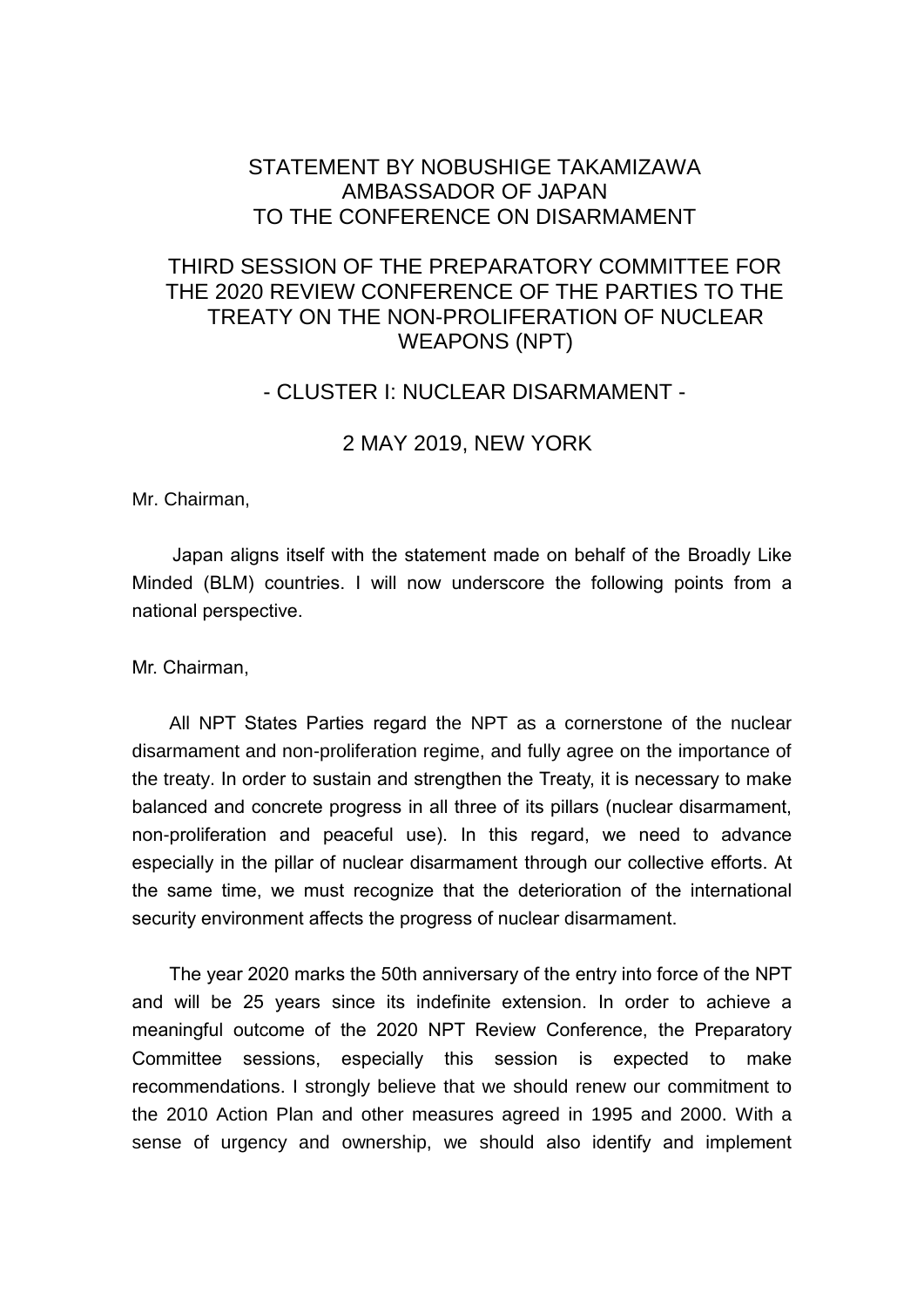pragmatic and practical disarmament measures that all State Parties could implement to advance nuclear disarmament in light of the current international security environment.

Mr. Chairman,

Let me point out 5 important issues.

First, we **reaffirm the importance of negotiations on an FMCT and the entry into force of the CTBT**. These measures are crucial building blocks that are necessary for nuclear disarmament and non-proliferation. We need to have substantive discussions towards the early commencement of negotiations on an FMCT in various fora including the Conference on Disarmament (CD). Moreover, until the entry into force of an FMCT, Japan urges all nuclear-weapon States and states possessing nuclear weapons to declare or maintain a moratorium on the production of fissile materials for nuclear weapons or other nuclear explosive devices. With regard to the CTBT, we continue our efforts to urge the non-signatory and non-ratifying States to sign and ratify this treaty through utilizing bilateral and multilateral channels. Until the entry into force of the CTBT, signatory States are encouraged to transmit the necessary data for strengthening the verification regime and all nuclear-weapon States and other states possessing nuclear weapons should declare or maintain a moratorium on nuclear weapon test explosion and any other nuclear explosion.

Second, we emphasize t**he importance of ensuring the transparency of the reporting process and its mechanism**. The NPDI provides a useful template to both nuclear and non-nuclear weapon states and information on how States Parties have implemented their NPT obligations and commitments. Efforts to increase transparency and accountability through reporting on nuclear doctrine of nuclear-weapon states and on the number of nuclear warheads each state possesses will lead to the strengthening of the NPT review process. It will also contribute to increasing trust and confidence among states and to reducing nuclear risk. We, therefore, should seriously consider and promote the practice of reporting in the NPT process. In this regard, Japan (welcomes the submission of a report by some nuclear-weapons states and) calls upon all states, including nuclear-weapon states, to voluntarily report their disarmament efforts in the 2020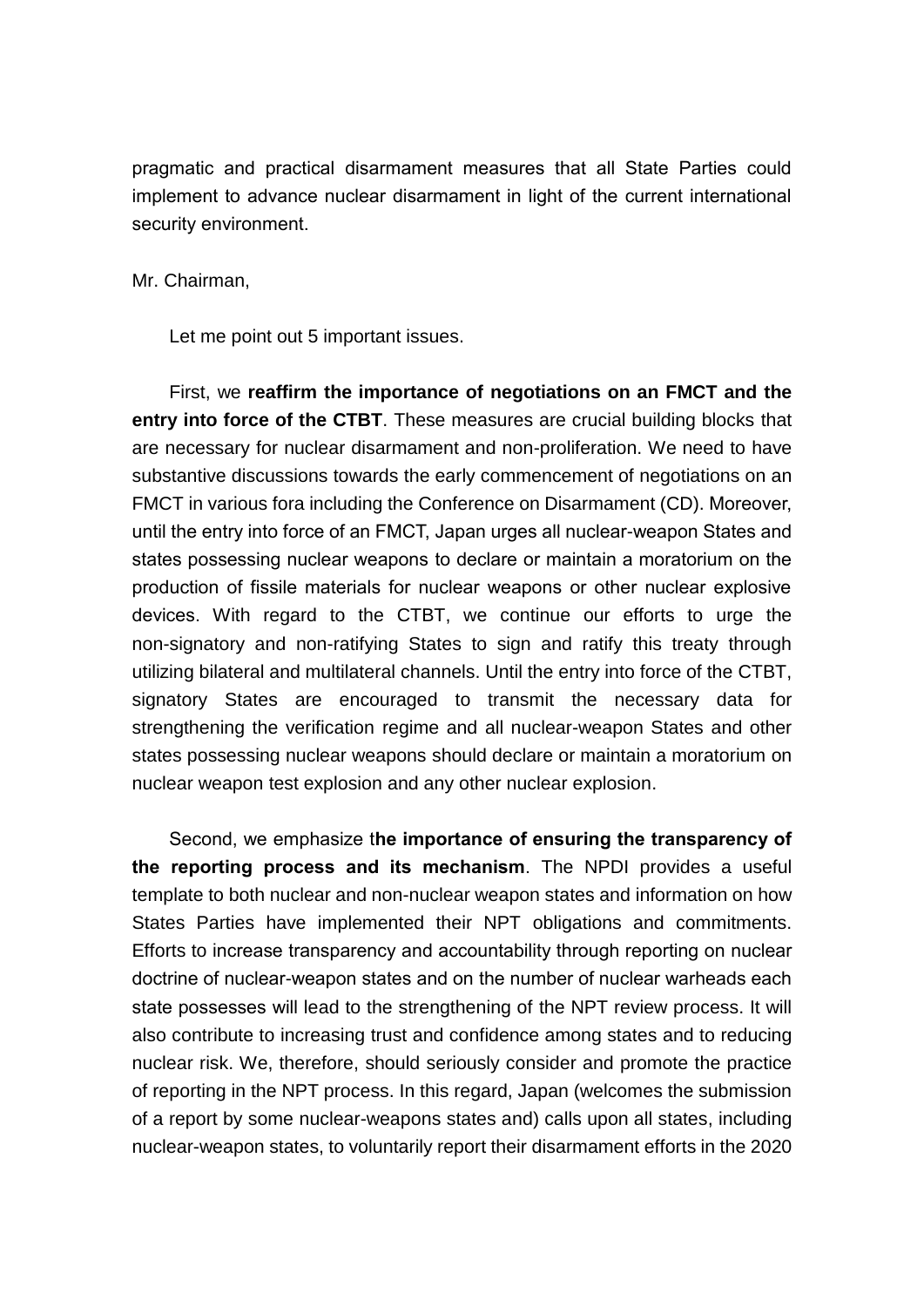RevCon by making use of the NPDI reporting form.

Third, it is necessary to take **nuclear risk reduction measures** as outlined in Action 5 of the 2010 NPT Action Plan. Given the impact of recent scientific and technological developments such as AI and cyber, we should pursue more concrete measures for reducing nuclear risk. Japan expects that dialogue among nuclear-weapon states will be conducted regularly to prevent nuclear escalation based on false information and misunderstanding.

Fourth, we reaffirm the importance of **effective nuclear disarmament verification**. Developing verification capabilities will provide assurance of compliance with nuclear disarmament and contribute to our common goal. Japan welcomes that the report of the GGE on nuclear disarmament verification was adopted by consensus. In addition, we commend the efforts of the International Partnership for Nuclear Disarmament Verification (IPNDV). We strongly hope that the concrete work to establish an effective disarmament verification mechanism will be steadily advanced based on this report and the useful inputs of the IPNDV.

Fifth, it is highly important to continue to promote **disarmament and non-proliferation education**. As mentioned in the UN Secretary-General's Agenda for Disarmament, raising awareness, especially among young people, is necessary. We should consider various programs to provide them with opportunities and platforms to learn about the catastrophic humanitarian consequences of the use of nuclear weapons and the diverse risks posed by the proliferation of nuclear arsenals.

#### Mr. Chairman

**The aforementioned measures** serve as a basis for a stable international and regional security environment, as well as **contribute to confidence building among NPT States Parties.** As our Parliamentary Vice-Minister for Foreign Affairs Kiyoto TSUJI explained in his general statement, **the "Kyoto Appeal" by "the Group of Eminent Persons for Substantive Advancement of Nuclear Disarmament" stresses the importance of rebuilding civility and respect in discourse**. It is necessary to engage in efforts to rebuild trust among